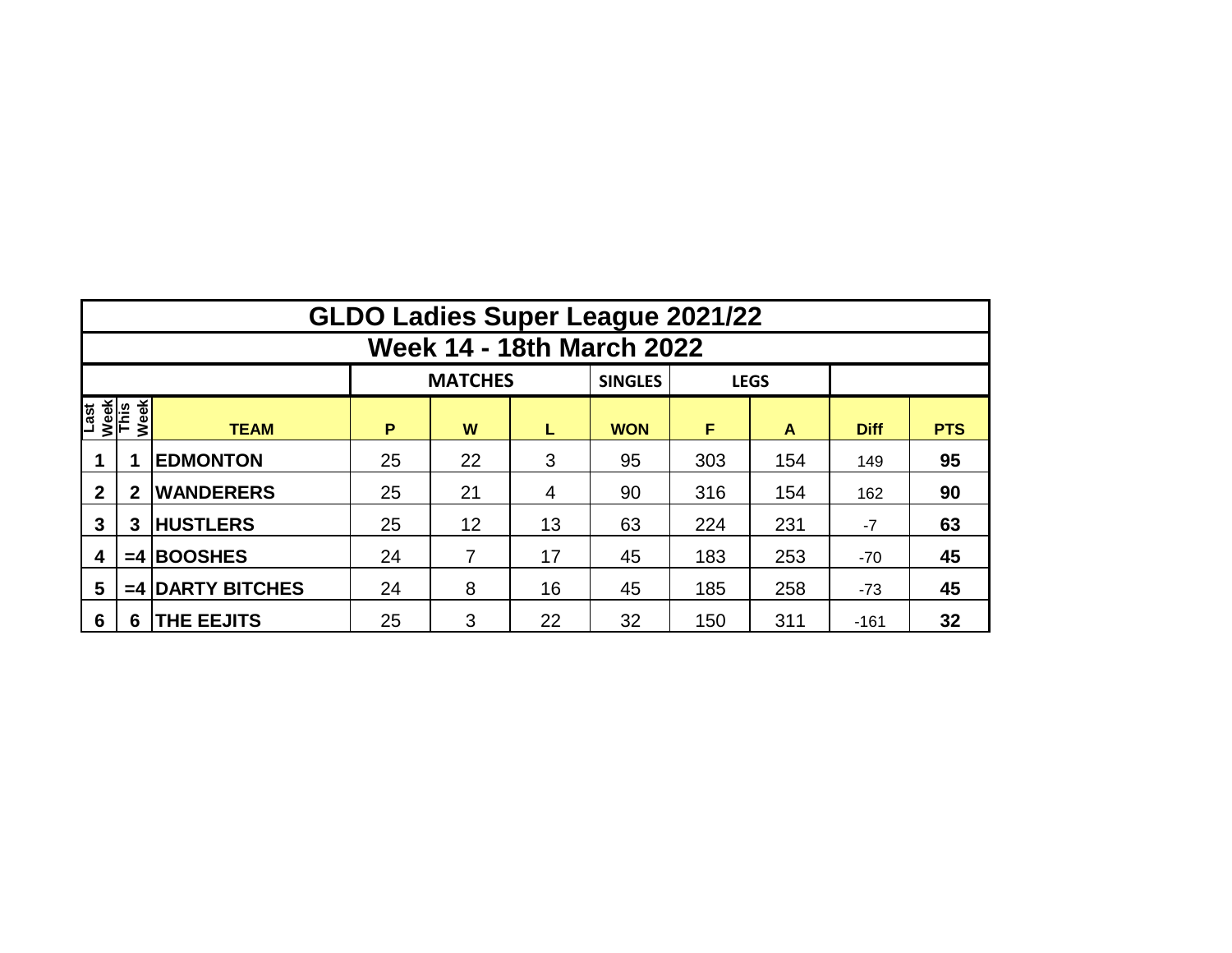| <b>Greater London Darts Organisation Ladies Super League 2021/22</b> |                                                       |                      |         |                                                           |  |                                 |                |              |         |                                |                |                |                |                         |
|----------------------------------------------------------------------|-------------------------------------------------------|----------------------|---------|-----------------------------------------------------------|--|---------------------------------|----------------|--------------|---------|--------------------------------|----------------|----------------|----------------|-------------------------|
| Week                                                                 | 14                                                    | DATE 18th March 2022 |         |                                                           |  |                                 |                |              |         |                                |                |                |                |                         |
|                                                                      |                                                       |                      |         |                                                           |  | <b>HUSTLERS 2 v 3 BOOSHES</b>   |                |              |         |                                |                |                |                |                         |
| Ave                                                                  | Tons                                                  |                      | 180 HCO |                                                           |  | Ave                             | Tons           |              | 180 HCO |                                |                |                |                |                         |
| 16.20                                                                | 1                                                     |                      |         | Sharon CHAPMAN                                            |  | 20.04                           | 3              |              |         | Deb WATLING                    | 3              | 0              | 1              |                         |
| 13.76                                                                | 3                                                     |                      |         | <b>Nicky HUTCHINGS</b>                                    |  | 14.44                           | 5              |              |         | Nic WATLING                    | 2              | 3              | 0              | 2                       |
| 11.13                                                                | 0                                                     |                      |         | Eileen WAVING                                             |  | 11.22                           | $\mathbf{1}$   |              |         | Luci CUNNINGHAM                | 0              | 3              | 0              | 3                       |
| 17.68                                                                | 3                                                     |                      |         | 100 Juliane BIRCHALL                                      |  | 15.70                           | $\mathbf 0$    |              |         | Mary CUSACK                    | 3              | 0              | $\mathbf{1}$   | 3                       |
| 13.96                                                                | 3                                                     | $\mathbf{1}$         |         | Carole BELCHER                                            |  | 12.12                           | 0              |              |         | <b>Chloe ARTISS</b>            | 3              | $\overline{2}$ | $\overline{2}$ | 3                       |
| 14.55                                                                | 10                                                    | $\mathbf{1}$         |         | <b>Team Average</b>                                       |  | 14.70                           | 9              | 0            |         | <b>Team Average</b>            | 8              | 11             | $\overline{2}$ | 3                       |
| Res:<br>Res:                                                         |                                                       |                      |         |                                                           |  |                                 |                |              |         |                                |                |                |                |                         |
| <b>Final result</b><br>$\overline{2}$<br>8<br>11                     |                                                       |                      |         |                                                           |  |                                 |                |              |         |                                |                |                | 3              |                         |
|                                                                      |                                                       |                      |         |                                                           |  |                                 |                |              |         |                                |                |                |                |                         |
|                                                                      |                                                       |                      |         |                                                           |  | <b>WANDERERS 2 v 3 EDMONTON</b> |                |              |         |                                |                |                |                |                         |
| Ave                                                                  | Tons                                                  |                      | 180 HCO |                                                           |  | Ave                             | Tons           |              | 180 HCO |                                |                |                |                |                         |
| 11.62                                                                | 0                                                     |                      |         | Dee BELCHER                                               |  | 16.52                           | 6              |              |         | Jo DEAMER                      | 0              | 3              | 0              | 1                       |
| 15.24                                                                | 2                                                     |                      |         | Natalie OSBORN                                            |  | 15.34                           | 0              |              |         | Pat ROGERS                     | 2              | 3              | 0              | 2                       |
| 25.91                                                                | 4                                                     |                      |         | <b>Steph STUTLEY</b>                                      |  | 21.33                           | 3              |              |         | <b>Tammy MACKENZIE</b>         | 3              | 0              | $\mathbf{1}$   | $\overline{2}$          |
| 16.31                                                                | 3                                                     |                      |         | Lynne BIONDINI                                            |  | 17.91                           | 5              |              |         | Mandy SOLOMONS                 | $\mathbf{1}$   | 3              | $\mathbf{1}$   | 3                       |
| 14.57                                                                | 4                                                     |                      |         | Carly TOWNSEND                                            |  | 16.62                           | $\overline{7}$ | $\mathbf{1}$ |         | Mandy SOLOMONS                 | 3              | $\overline{2}$ | $\overline{2}$ | 3                       |
| 16.73                                                                | 13                                                    | $\mathbf{0}$         |         | <b>Team Average</b>                                       |  | 14.22                           | 21             | $\mathbf{1}$ |         | <b>Team Average</b>            | 9              | 11             | $\overline{2}$ | 3                       |
| Res:                                                                 |                                                       |                      |         |                                                           |  | Res:                            |                |              |         |                                |                |                |                |                         |
|                                                                      | <b>Final result</b><br>3<br>9<br>11<br>$\overline{2}$ |                      |         |                                                           |  |                                 |                |              |         |                                |                |                |                |                         |
|                                                                      |                                                       |                      |         |                                                           |  |                                 |                |              |         |                                |                |                |                |                         |
|                                                                      |                                                       |                      |         |                                                           |  |                                 |                |              |         | THE EEJITS 2 v 3 DARTY BITCHES |                |                |                |                         |
| Ave                                                                  | Tons                                                  |                      | 180 HCO |                                                           |  | Ave                             | Tons           |              | 180 HCO |                                |                |                |                |                         |
| 12.68                                                                | 3                                                     |                      |         | Steph HOLT                                                |  | 12.52                           | $\overline{2}$ |              |         | Su HOLT                        | $\overline{2}$ | 3              | 0              | 1                       |
| 9.82                                                                 | $\mathbf{1}$                                          |                      |         | Coral STEVENS                                             |  | 7.83                            | 0              |              |         | <b>Steph DANIELL</b>           | 3              | 0              | $\mathbf{1}$   | $\mathbf{1}$            |
| 11.32                                                                | $\mathbf{1}$                                          |                      |         | Emma SMITH                                                |  | 13.79                           | $\mathbf{1}$   |              | 93      | Jane BIGGS                     | 0              | 3              | $\mathbf{1}$   | $\overline{2}$          |
| 14.64                                                                | $\mathbf{1}$                                          |                      |         | Sarah CRONIN                                              |  | 13.85                           | $\mathbf{1}$   |              |         | Bridget O'CONNOR               | 3              | $\overline{2}$ | $\overline{2}$ | $\overline{2}$          |
| 14.76                                                                | 2                                                     |                      |         | Claire CARMELO                                            |  | 17.48                           | 3              |              |         | Su HOLT                        | 0              | 3              | $\overline{2}$ | 3                       |
| 12.64                                                                | 8                                                     | $\mathbf 0$          |         | <b>Team Average</b>                                       |  | 12.00                           | 7              | $\mathbf{0}$ |         | <b>Team Average</b>            | 8              | 11             | $\overline{2}$ | 3                       |
| Res:                                                                 |                                                       |                      |         |                                                           |  | Res:                            |                |              |         |                                |                |                |                |                         |
|                                                                      |                                                       |                      |         |                                                           |  |                                 |                |              |         | <b>Final result</b>            | 8              | 11             | $\overline{2}$ | $\overline{\mathbf{3}}$ |
|                                                                      |                                                       |                      |         |                                                           |  |                                 |                |              |         |                                |                |                |                |                         |
|                                                                      |                                                       |                      |         | Top Team Average This Week: Wanderers - 16.73             |  |                                 |                |              |         |                                |                |                |                |                         |
|                                                                      |                                                       |                      |         |                                                           |  |                                 |                |              |         |                                |                |                |                |                         |
|                                                                      |                                                       |                      |         | Top Individual Average: Steph STUTLEY - Wanderers - 25.91 |  |                                 |                |              |         |                                |                |                |                |                         |
|                                                                      |                                                       |                      |         |                                                           |  |                                 |                |              |         |                                |                |                |                |                         |
|                                                                      |                                                       |                      |         | Highest Finish: Juliane BIRCHALL - Hustlers - 100         |  |                                 |                |              |         |                                |                |                |                |                         |
| 180's : Carole BELCHER - Hustlers                                    |                                                       |                      |         |                                                           |  |                                 |                |              |         |                                |                |                |                |                         |